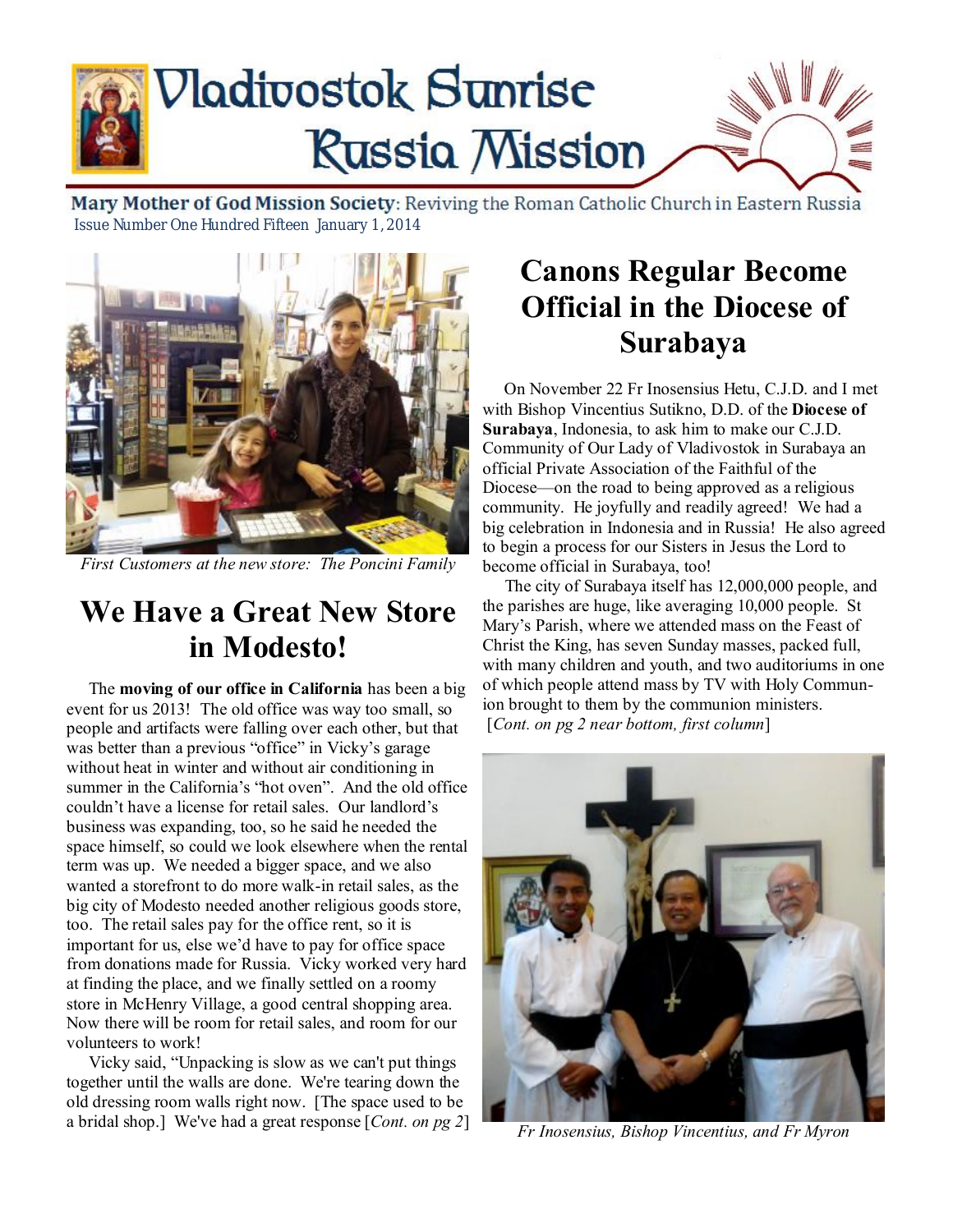from the community, excitement over our new location, well wishes and donations. I sent out a letter of items we are in need of with our move announcement. Already four volunteers want to help in the store after we're open. A man from Turlock (with 11 sons!) dropped off 3 cases of paper, 2 desk calculators with paper, 3 staplers, case of paper towels, post it notes. What a kind man! Others have said they will bring more donations by before we open."



*Fr Arakal at the store blessing* 

*There is room for everything in the new spaces* 



The grand opening was on December 2 when Fr Francis Arakal of St Joseph Parish came to bless the store. So, if you happen to be in Modesto, do stop in-- 1700 McHenry Ave Ste 80. You can also check on-line for religious goods from us[—www.vladmission.org](http://www.vladmission.org)

[*Continued from pg 1*] Sr Marthina, who will head the foundation of Sisters in Jesus the Lord in the Surabaya Diocese, had this to say when she heard the news: "We Praise and thank God for all His graces and guidance so that the Bishop of Surabaya with a heart full and open to accept all that you asked of him, and to accept the CJD Community! We were all here in Russia grateful and happy to hear the news from your email to us. Fr Daniel rang the bell and asked all the brothers and sisters to come to the recreation room and he read the letter. We were all clapping and joyful. After that we went to the chapel with thanksgiving and sang the Te Deum and got a special blessing from Fr. Dan. Let the Holy Spirit guide us in our every step in our religious life to serve God in all people in our parish and in everywhere we are."



*The Catholic University of Surabaya and the Divine Providence Seminary, which our seminarians will attend.* 

On December 1 Fr Inosensius and I where in his hometown of Mauloo, Flores Island, Indonesia for his **First Mass** at his home parish of the Holy Cross. The Mass was held in the parish hall, as the church itself is under repairs. The hall was packed with very happy people who clapped when I said that Fr Inosensius was the first Indonesian to join our religious community. He is the 16<sup>th</sup> parishioner to be ordained a priest, and there are some 30 sister-vocations from the parish, too. In my talk I compared him with Abraham, who also had to leave his home country, go to a far away land, but who became the father of many nations. We now have 26 seminarians from Indonesia.



*Servers and ministers prepare for the First Mass on the First Sunday of Advent* 

*Fr Inosensius' mother (in orange), Yuliana Mina* 

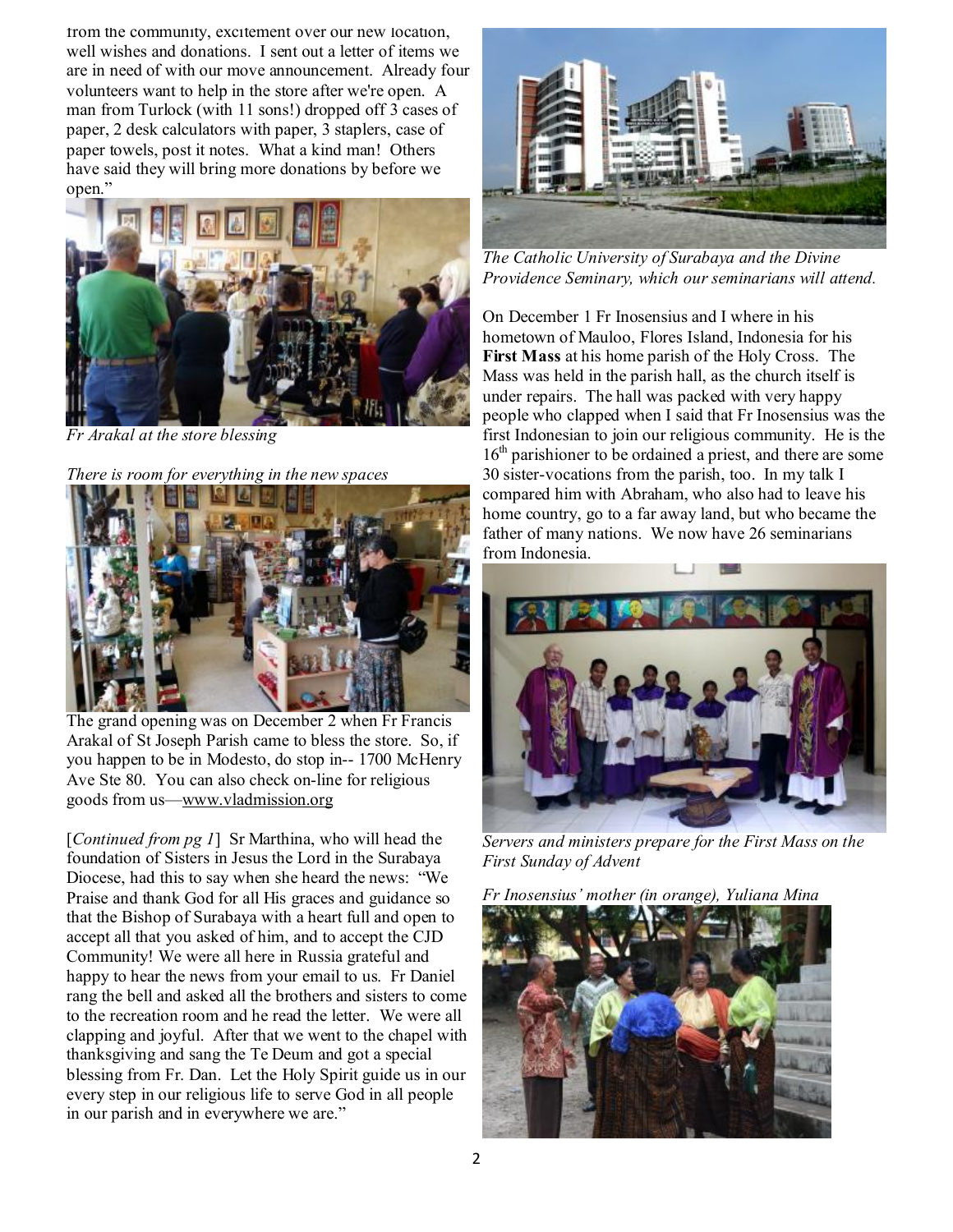## **Did you know?**

☻ Readers ask about our relationship with **"Rosa Mystica"**. Before Fr Dan and I came to Russia, parishioners had already received a donation of a statue of the "Rosa Mystica" from someone in Germany—We don't know who. So it was the first statue that our parish had, even before the end of the Soviet Union. We continue to honor Mary by it with candles and processions whenever we have made a move with our parish and the sites of our Sunday Masses. The statue is always with us.



*Our Rosa Mystica* 

Of course the "Mystical Rose" is part of the Litany of Loreto. But a lady named Pierina Guilli claimed that the Virgin Mary appeared to her in Italy in 1947 with the request to spread devotion to the "Mystical Rose" as a continuation of the apparitions of Fatima. She said that Our Lady appeared in a white dress and was adorned with three beautiful roses: white, red, and yellow, which represent the spirit of prayer, the spirit of sacrifice, and the spirit of penance and conversion respectively. Parishioners regularly pray by the statue, especially for their personal intentions.

☻ The new **Vladivostok International Airport** is now open. The airport symbol is the letters "VVO," the 3 letter code for the airport, transformed by an artist into two sea gulls flying in the sunrise. Nice, isn't it?



# **Opportunities**

♥ **Have Masses Offered in Russia.** Please consider asking priests in Russia to offer Masses for your intentions or for your loved ones, living or deceased. Contact the mission office in Modesto and let us know your wishes. Although there is never a charge for this, people usually offer a gift of \$15 per Mass. The mission office can send a Mass card to you or to someone you specify.

♥ Regular seminarian sponsorship is urgently needed. Contact the mission office for more information on how you can become a **Seminarian Guardian Angel.** Your monthly support will provide for a seminarian's journey to the priesthood. You will be able to choose which seminarian to sponsor and correspond with him on a regular basis.

♥ Julianne Immordino from NY continues to bless us by donating stunning **Swarovski Crystal rosaries** to all those who can give \$500 for seminarian support! Thank you Julianne!

♥ **Mission trip to Vladivostok!** You and your parish or university members may serve on a mission team at the Most Holy Mother of God Parish in Vladivostok. You may also join a mission team already planning to travel. Year round travel dates are open. Work and serve holding and caring for orphans, feeding the poor, assisting our priests in many ways. Experience first hand the programs and work to revive our Catholic faith in Russia. It's a life changing adventure and spiritual retreat. Contact the mission office for information. [usoffice@vladmission.org](mailto:usoffice@vladmission.org)



♥ **Our MMOG International Cookbook** is ready to ship to you! The book is beautiful heirloom quality, with 498 scrumptious family recipes from our priests, seminarians, friends and family in Russia, and all over the world. This is a unique and perfect gift for any person or occasion. Look at these features!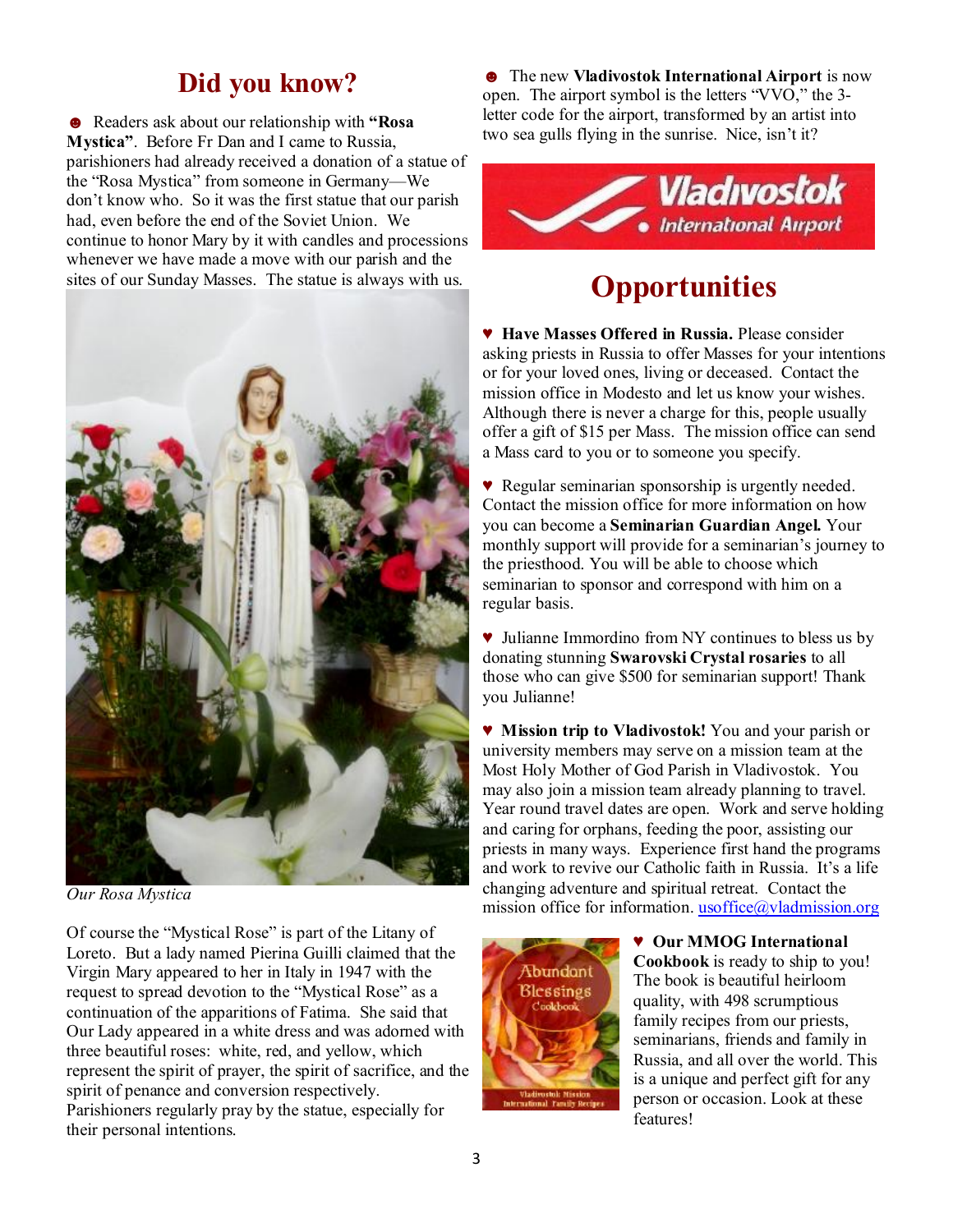- 5 x 8 set in a wipeable 3 ring padded hard bound cover.
- Recipes are separated by continents and sub-divided by courses.
- Room to add your own family recipes.
- Divider pages are filled with pictures of our mission families.
- 16 pages of helpful hints and cooking tips.

Your \$25 donation (includes shipping) for each copy of our *Abundant Blessings* cookbook supports our Women's Support Centers and our seminarians' education.

#### ♥ **Mission Gifts.**

- Most Holy Mother of God Church stained glass windows 17"x35" w/ custom frames and matted
- Our Lady of Vladivostok Pendants in pewter and sterling silver with stainless steel chain
- V*ladivostok Russia* hooded sweatshirts
- Beautiful *Magnificat*, Christian Prayer, Roman Missal, Bible Covers and rosary cases made from priests' vestments no longer in use.

Please contact the mission office at 209-408-0728 or [usoffice@vladmission.org](mailto:usoffice@vladmission.org) for pricing and photos of available items.

♥ Thank you, **S.H.A.R.E.S.** card users! The mission received a quarterly earnings check of \$2961.12. Wow! This goes a long way for our priests' work in Vladivostok. Thanks and glory to God. If you live in CA or NV and don't have a card, please contact the mission office. You can pass these FREE SHARES cards to your friends, family, co-workers and ministry members too. Encourage them present the card at Save Mart, Lucky's, FoodMaxx or SmartFoods grocery stores every time they shop. The mission will receive up to 3% of the grocery bill. You can see how it truly helps and it costs you nothing!

## **News Notes**

#### *by V Rev Myron Effing, C.J.D*

● It was a big, expensive job, but we had to do it, or face fines from the Fire Marshall. Thanks to benefactors both in Russia and in America, our "**Fire Project**" is finally done! Now both the church and the parish offices have a fully automatic fire, heat, and smoke detection system that connects automatically with the Vladivostok Fire Department, as they demanded. Thanks, benefactors!

### **Remember "Mary Mother of God Mission Society" in your will.**



*Installing the fire detectors in the monastery* 

*The automatic fire monitoring system* 



● I'm very proud of our **parish youth group**. They have become more and more organized and fruitful. They had a free concert in September after Sunday Mass for our parishioners last Sunday. Here are Fr Dan's comments: "September 8 was the mini-concert after Mass (30 minutes). It was AMAZINGLY GREAT! (And I do not think that I am usually easily impressed.) The first part was the two canonesses and Elvira Gribanova singing three part harmony and playing their respective instruments (flute, harp, viola) with Evgenii Soloviov on the organ quietly. Beautiful! Several people were weeping! The second part was our new chamber choir with two sopranos, three altos, four tenors and three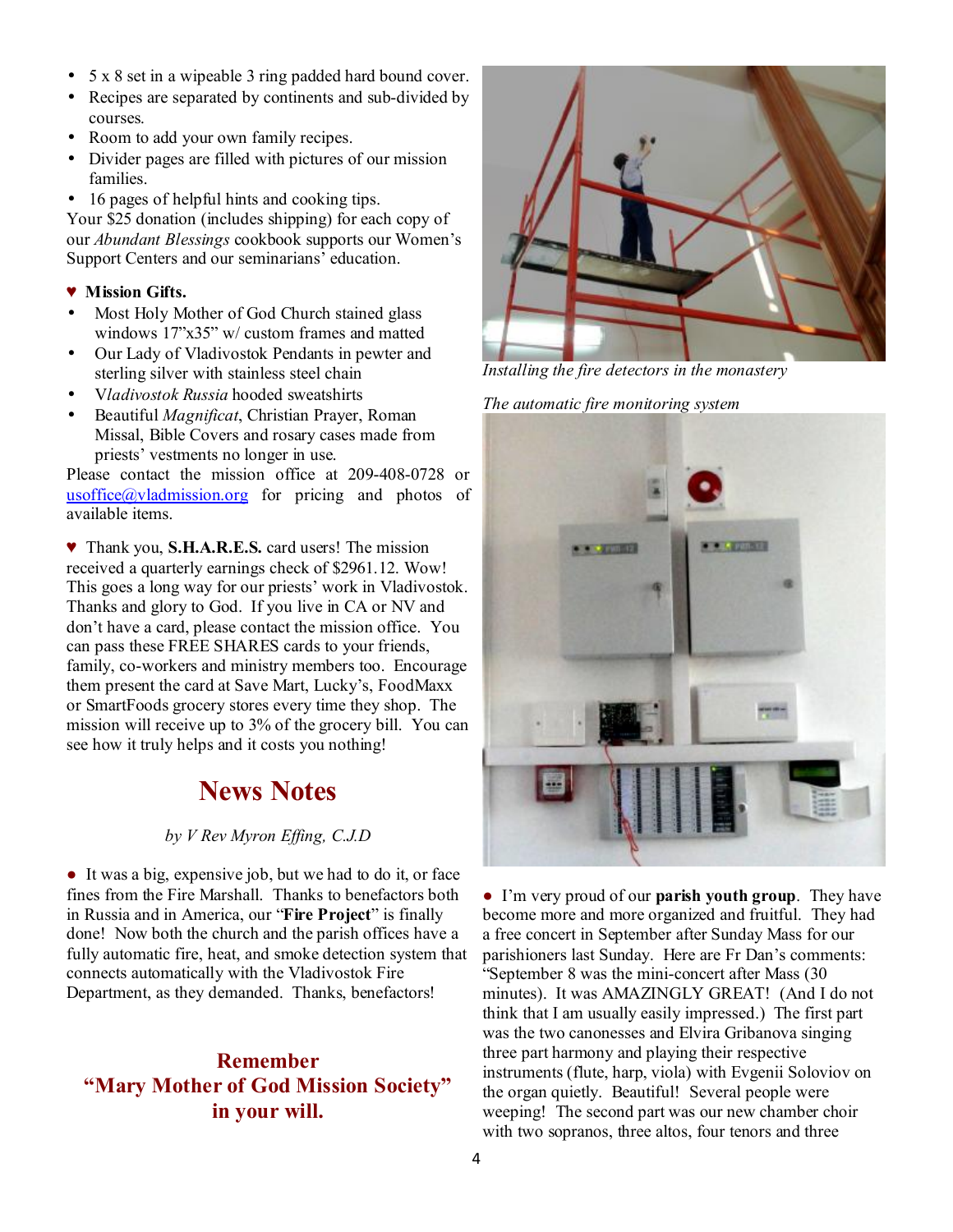basses, including all of our seminarians. It was very good. I really was surprised at the considerable amount of music they have prepared very well. After the concert everyone was clamoring for another one. Elvira is a molodets (Russian for "hero") for putting all this together in such a short time with people busy doing other things." Here's a photo for you. (Elvia is directing.)



*New choir getting better every day* 

● We have passed another milestone with our Women's Support Centers! The **1500th Adopt-a-Birth child** is a twin girl named Arina. She and her sister Nina (#1501) were born on August 1. Adopt-a-Birth children are born from women who come to the Women's Support Centers for help when they are trying to avoid an abortion. Congratulations and many thanks to our benefactors who provide funds for Adopt-a-Birth. Of course she is only the  $1500<sup>th</sup>$  to receive this particular kind of help. Our Women's Support Centers have helped thousands more avoid being aborted. We will soon open another WSC at the Far Eastern Federal University on Russian Island.



*Arina still in the incubator at the Birth Hospital in Nakhodka. Her sister Nina is nearby in another.* 

● The **first organ concert** ever to be held **in Yuzhno-Sakhalinsk**, the capital of Sakhalin Island, Russian Far East was played on July 28. St Jacob's Parish had long hoped for a real organ after the parish church was built about 12 years ago. Mary Mother of God Mission Society was happy to be involved by arranging for the shipping and importation of the donated organ from America. Pastor Thomas Rafalyak invited organist Valdemar Kravets to play the first concert after the instrument was set up and installed in the church. Nearly 200 people attended the concert, including Orthodox Bishop Tikhon of South Sakhalinsk and the Kurills. Thanks, benefactors!



*St Jacob's Church Organist Valdemar Kravets* 



● Our parishioner **Michael Barishko** is an ocean biologist and specialist on the economic use of the oceans with a bibliography as long as your arm. But he has a special hobby. We probably all remember the wood-burning sets of

childhood, but Michael has turned it into a real work of art. He has had exhibitions of his work in the parish and in the city museums. Here are some samples of his work.



*Agony in the garden*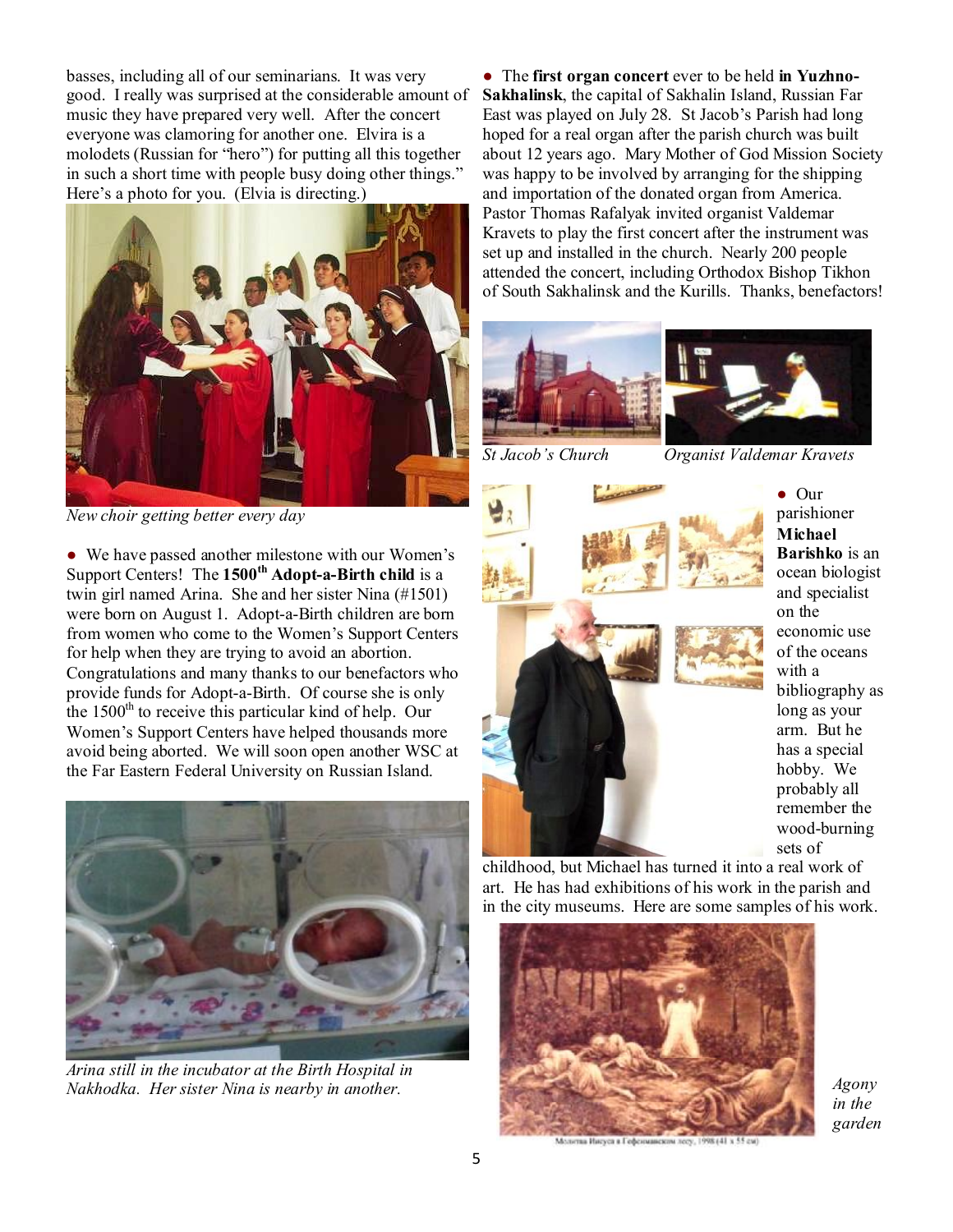

Нагорная проповедь Иисуса, 1995 (63 х 57 см) *Sermon on the Mount* 

● **"Friends of the Missions, Inc."** made a second trip to Vladivostok to work on the repair of the Sisters' convent on Russian Island, trying to get ready for the school year at the Far Eastern Federal University where the sisters will be working. Last year they worked on the orphanage in Zavodskoi. This year it is the convent, which is still a long way from done. We'll keep working at it!



*"Friends of the Missions, Inc." missionaries peeping out from their work on the wallboards in retreatants' rooms.* 

● Our **Bishop Kirill Klimovich** was here in Vladivostok for the **Sacrament of Confirmation** on Sunday,

November 10. Nine adult parishioners were confirmed, including several much older folks who had been baptized as children in Belorus, but never confirmed. It was surely a happy day for all of them. There was tea and coffee afterward so that the bishop could get more acquainted with them.



*Renewing their baptismal promises with their sponsors* 

*Bishop Kirill and Tatyana*



• This past summer, when there were no classes at the university, the seminarians in Vladivostok could spend much more time at the orphanages and at the **hospice**. Br Bede, C.J.D.,who is a registered nurse, was especially good at the hospice, and he complained about the fact that none of the beds there can push the patients to sit up, which means that some choke on their liquid food as it is hard to eat or drink lying down. Not content to complain, he researched prices and sources of such beds on the internet and wrote a grant proposal so we could purchase them. We'll hope someone will be interested to fund the project. But when I was in Kansas City, the Franciscan Mission House there offered me 30 electric beds free of charge! But I would have to pay for transportation to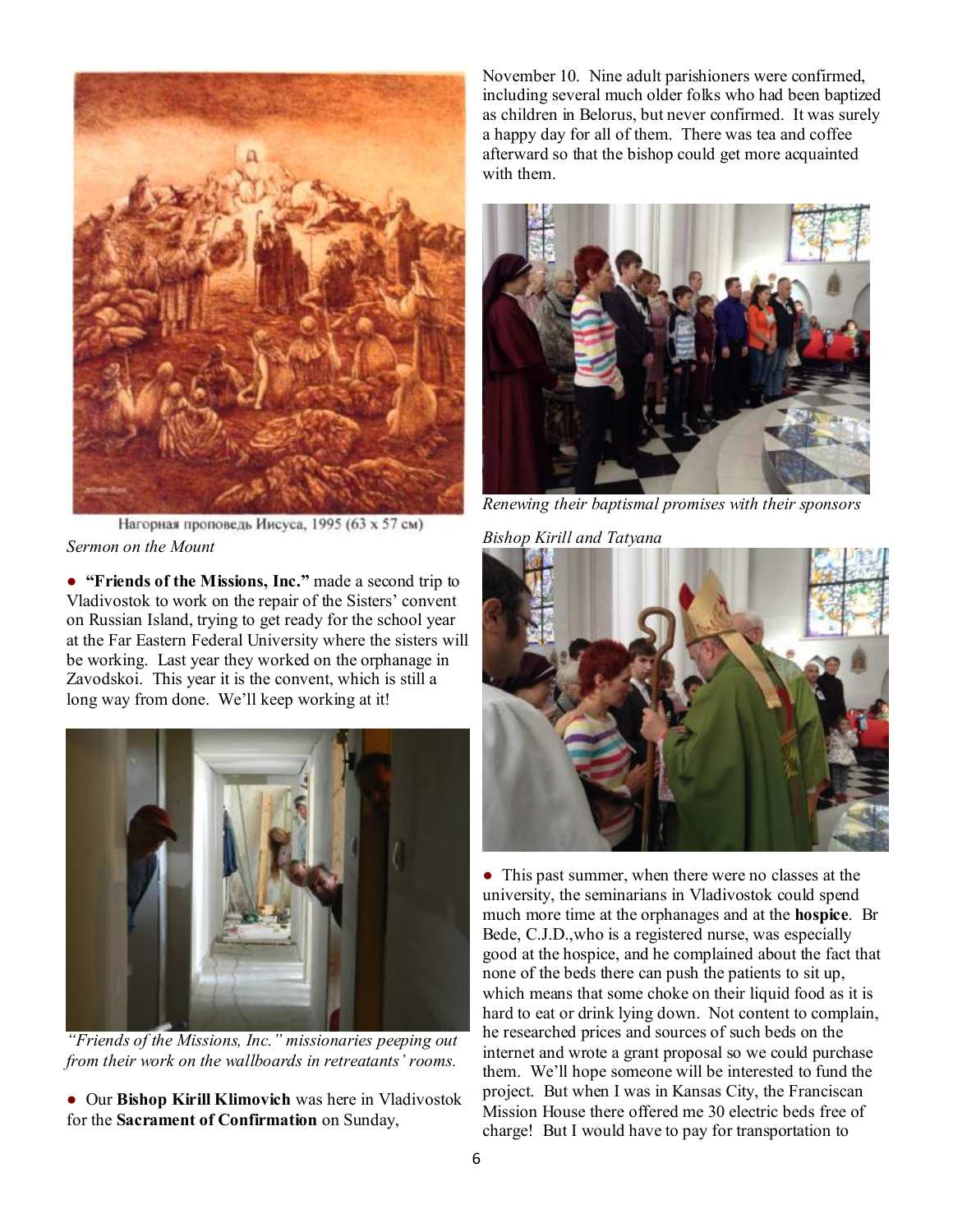Russia and for any customs duty involved. Wow! Now we have to decide what to do and where to get the funds!



*Sample electric bed from the Franciscan Mission House* 

*One of the current beds at the hospice.* 



● St Yohanes Marinus Parish in Surabaya, Indonesia, where our seminarians attend and help at mass, celebrated its 17th birthday this year. There was a youth **volleyball tournament**, and our seminarians were determined to win. Here they are with the trophy and happy fans!



*Besides volleyball the seminarians play soccer regularly with the neighborhood kids—Those are their fans!* 

● We are focusing on a **new church** for the parishioners of **Our Lady of the Pacific Parish in Nakhodka**, Russia. The parish was founded 19 years ago, but still does not have a church building. The parishioners meet for mass in the small 2-room chapel apartment, which they have outgrown. Despite the lack of room and a permanent home, Our Lady of the Pacific has thrived. One room

serves as the chapel, the second serves as a parish hall, Women's Support Center, youth center, religious education classroom and Caritas office to serve the needy.

So Mary Mother of God Mission Society wants to help build the church. Maybe you would consider dedicating a pew, window, tile, in memory of a loved one or in honor of someone close to you. Is it possible for you to make a monthly pledge, or a one-time gift to help us build our church in Nakhodka? Or, might you hold a fundraiser at your parish to build the church? Fr Sebastian D'Silva and the Nakhodka parishioners will be grateful!



*The plan for the church. The City of Nakhodka will offer the land. The building is very close to the city hospital and right on a major bus stop.* 



*Fr Sebastian with the book of the architect's plans* 

#### **Mary Mother of God Mission Society**

Russian language: [www.catholic.vladivostok.ru](http://www.catholic.vladivostok.ru) English language: [www.vladmission.org](http://www.vladmission.org) Phone in Russia: 011-7-4232-26-96-14 **[myron@catholic.vladivostok.ru](mailto:myron@catholic.vladivostok.ru) [Daniel@catholic.vladivostok.ru](mailto:Daniel@catholic.vladivostok.ru) Office in California: Phone:** 1-(209) 408-0728 **Mary Mother of God Mission Society 1736 Milestone Cir Modesto CA 95357**